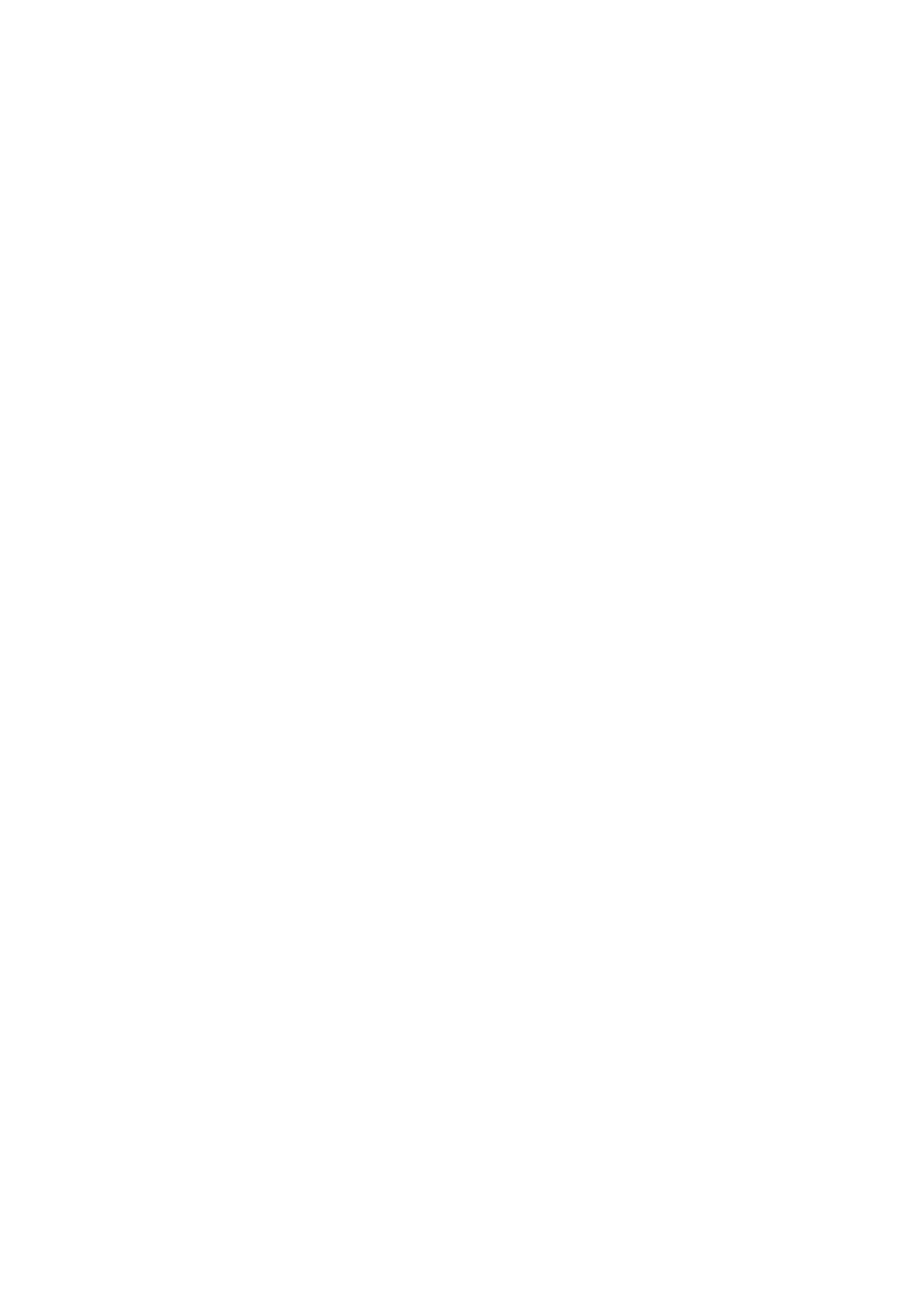# **Contents**

| <b>Section</b> |              | Page |
|----------------|--------------|------|
| $\mathbf 1$    | Introduction |      |
| $\mathcal{P}$  | Questions    |      |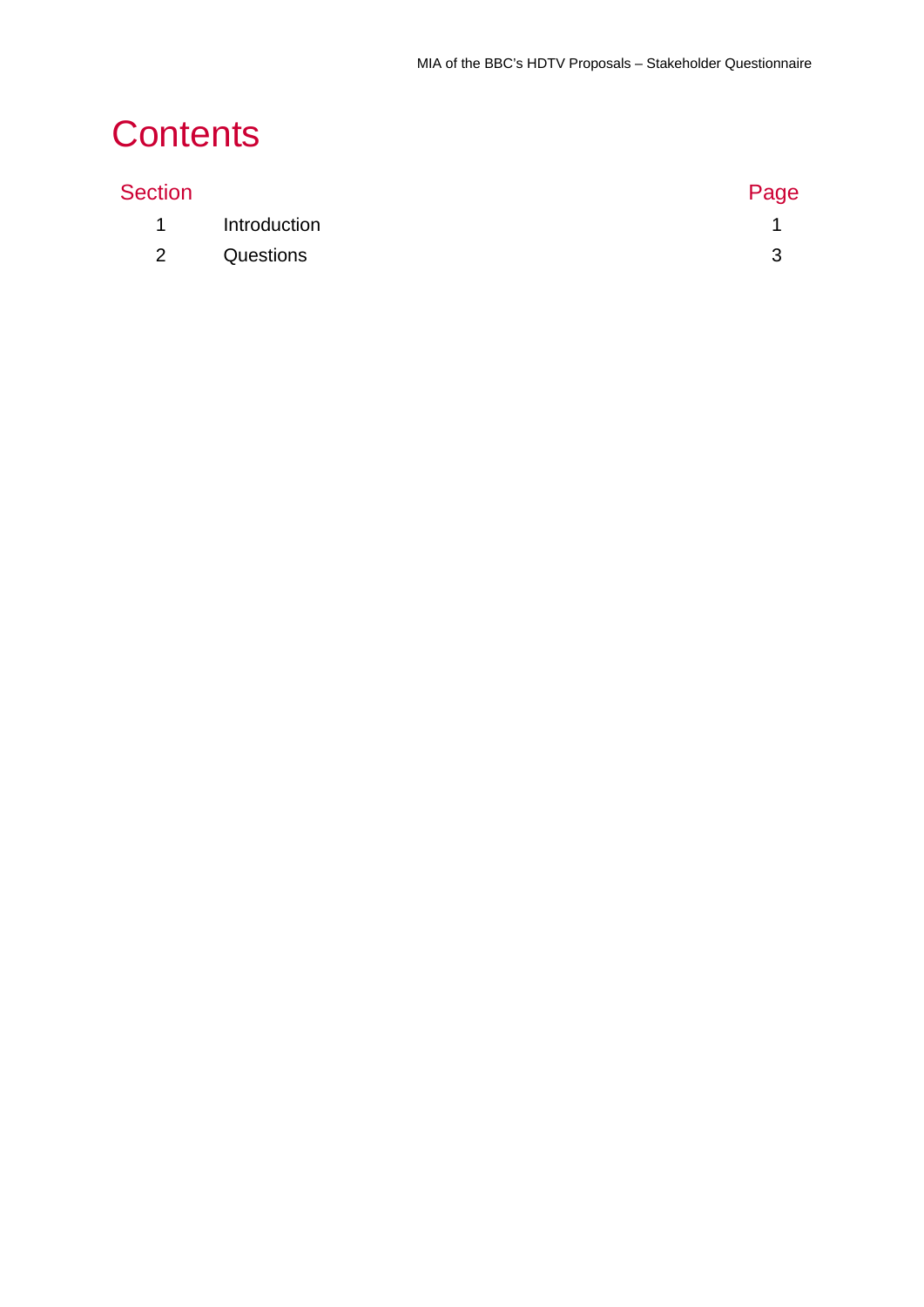## **Section 1**

# **Introduction**

- 1.1 The BBC has applied for permission to provide a single, linear, digital high definition television (HDTV) channel ("BBC HD channel") on cable, satellite, Digital Terrestrial Television (DTT) and IPTV platforms and to provide non-linear, on-demand BBC HD channel content through the BBC iPlayer.
- 1.2 To inform its Market Impact Assessment (MIA) of the proposed BBC HD channel, Ofcom invites submissions about its effects on other stakeholders' products and services. **Those effects might be existing or potential, positive or negative**.
- 1.3 Please refer to the MIA Terms of Reference for further details about the BBC's proposal and the objectives and scope of this MIA: <http://www.ofcom.org.uk/research/tv/bbcmias/hdtv>
- 1.4 This document contains a range of questions. They are designed to help you structure your response; Ofcom also welcomes other relevant information.
- 1.5 **It is very important that you substantiate your comments with available supporting evidence whenever possible** (e.g. consumer surveys, marketing studies, board papers, business plans, documents and studies referring to HDTV, evidence on the responsiveness of costs to changes in output).
- 1.6 Important notes:
	- 1.6.1 Where they are relevant to the Public Value Test (PVT) assessment of the market impact of the BBC's proposal, Ofcom will share MIA responses with the BBC Trust and the Ofcom-BBC Trust Joint Steering Group. If you would prefer us not to share your MIA response, please indicate on the cover that it is for Ofcom only.
	- 1.6.2 Ofcom does not intend to publish MIA responses on its website. However, we may wish to refer to individual responses in our report of findings, which we are likely to publish later in 2007. We will treat all comments as nonconfidential unless you state that all or a specified part of your response is confidential and should not be referred to in any published results of the MIA. Please place any confidential parts of your response in a separate annex and indicate why you consider they are confidential.
	- 1.6.3 Please send any comments on the Public Value Assessment (PVA) of the HDTV proposal (as opposed to the MIA) separately to the BBC Trust Unit.
- 1.7 The deadline for responses is 5pm on Tuesday 19 June 2007. Responses should be emailed to [helen.keefe@ofcom.org.uk](mailto:helen.keefe@ofcom.org.uk) or mailed to:

Helen Keefe **Ofcom** Riverside House 2a Southwark Bridge Road London SE1 9HA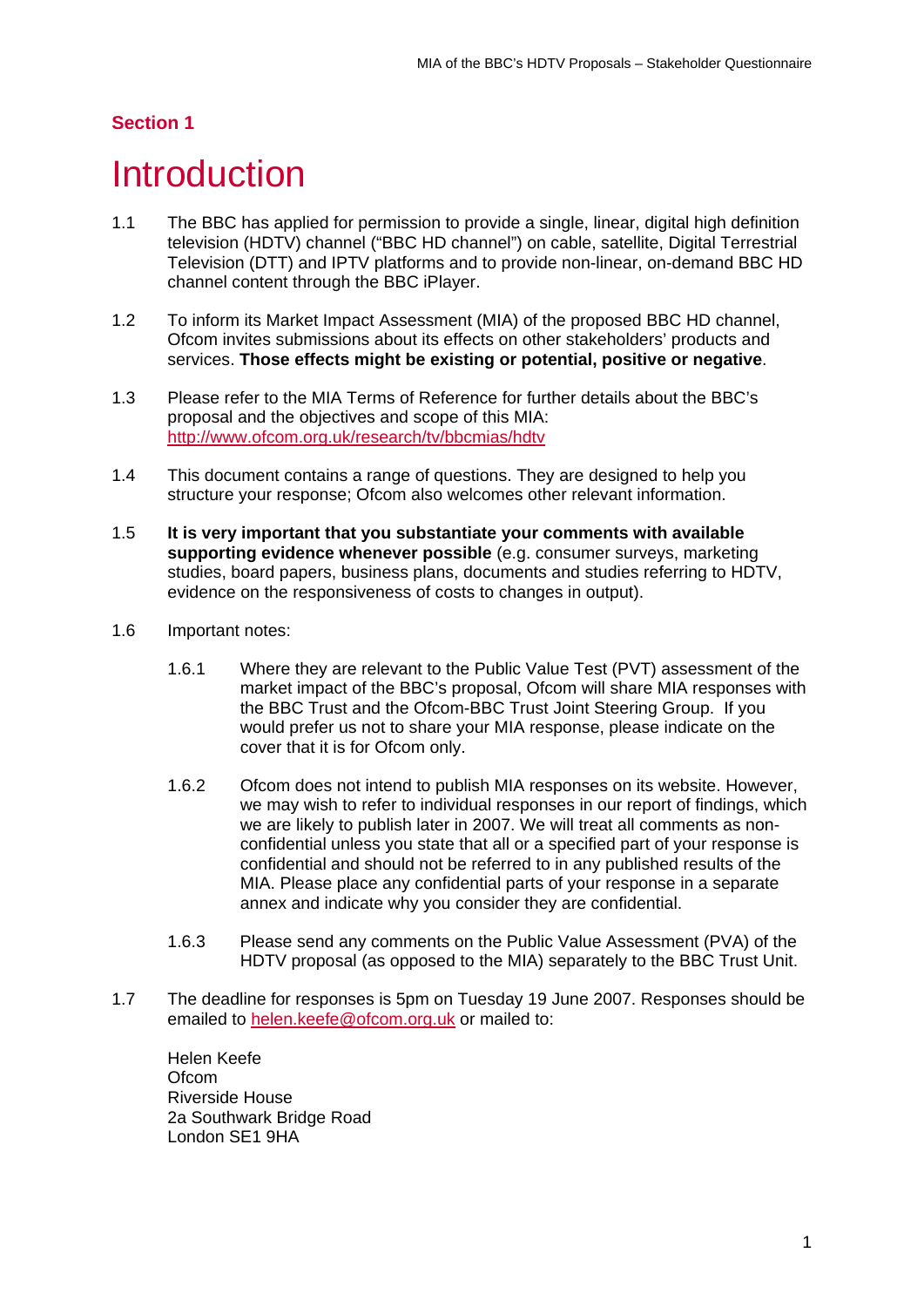1.8 If you have any questions about the MIA, contact Helen Keefe at the above email address in the first instance. If you have any questions about the BBC's proposed HDTV channel, email James Heath at the BBC at [james.heath@bbc.co.uk](mailto:james.heath@bbc.co.uk).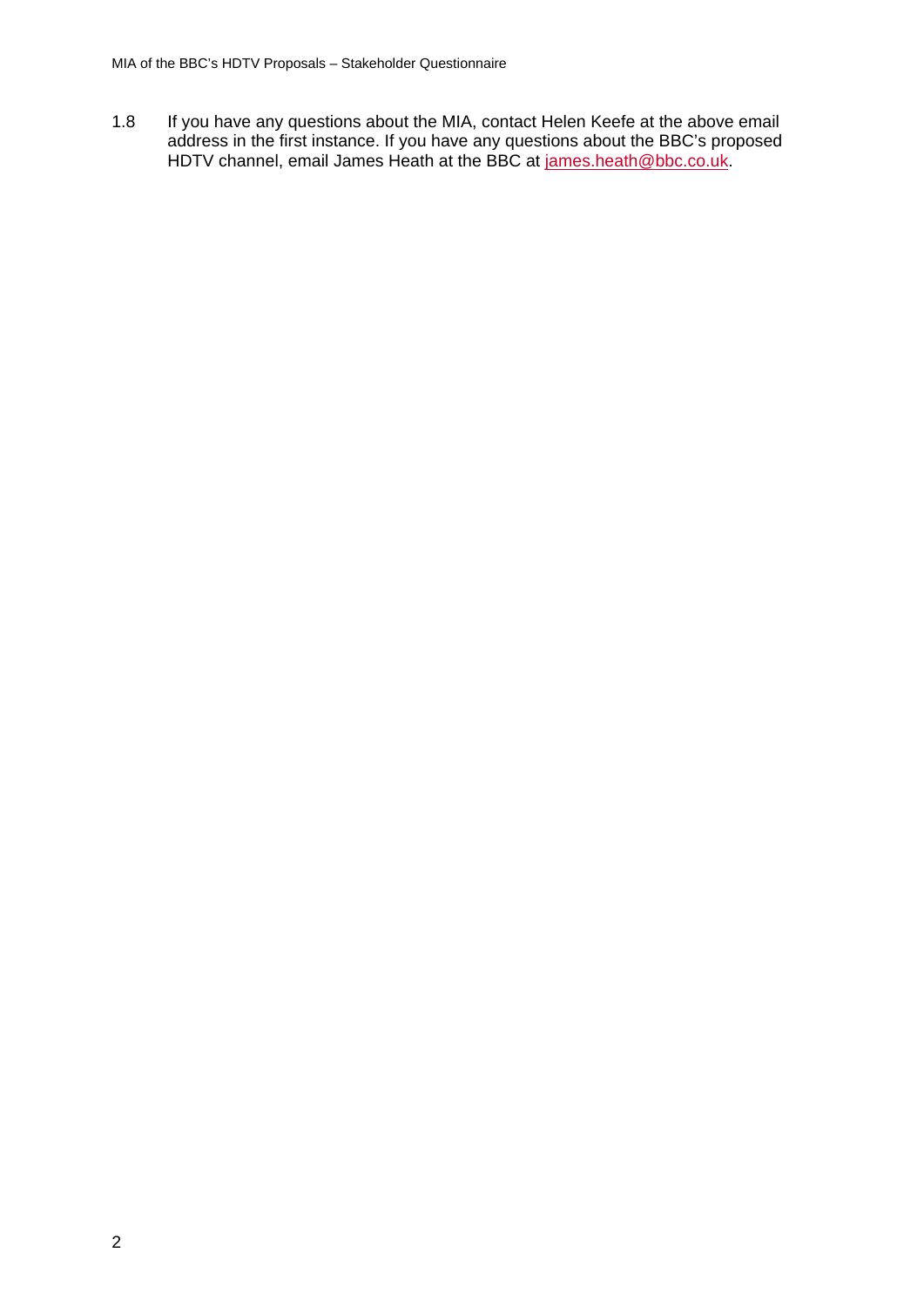## **Section 2**

1

# **Questions**

This section is designed to help you structure your response; Ofcom also welcomes other relevant information. **Please provide available supporting evidence whenever possible**.

#### **A. Actual Impact on Existing or Planned Products and Services**

Please use these questions to provide information about changes that have already been made to existing or planned products and services because of the proposed BBC HD channel. **Ofcom invites information about positive and negative changes**.

- A1. Please describe the existing or planned products and services that have been impacted directly by the proposal for a BBC HD channel.
- A2. How and why were the products and services described in Q.A1 affected by the proposed market entry of the BBC HD channel? How did that affect indirectly other areas of that business? What effect might the proposed BBC HD channel have in the future? Please explain what features have had the greatest effect.
- A3. If you have identified any negative effects in your response, what changes or safeguards to the proposed BBC HD channel could be introduced to address those?

#### **B. Potential Impact on Existing Products and Services**

Please use these questions to provide information about existing products and services that you consider might be impacted by the proposed BBC HD channel in the future. **Ofcom invites information about positive and negative effects**.

- B1. Please describe the products and services that might be impacted directly by the proposed BBC HD channel and the main points of the relevant business models, including any significant changes since launch.
- B2. How and why might the products and services described in Q.B1 be directly affected by the market entry of the proposed BBC HD channel? How and why might other areas of that business be indirectly affected? Please explain what features of the proposed BBC HD channel are likely to have the greatest impact and if the effects are likely to change over time.
- B3. What effect could the proposed timing of the launch of the BBC HD channel, as described in the service description<sup>[1](#page-5-0)</sup> published by the BBC Trust, have on the products and services described in Q.B1 and on that overall business?
	- B4. If you have identified any potential negative effects of the proposed BBC HD channel in your response, what changes or safeguards could be introduced to address those?

<span id="page-5-0"></span><sup>&</sup>lt;sup>1</sup> "BBC high definition television channel Public Value Test, Joint BBC Trust/Ofcom description of service", Issued May 2007. See Section 3.<http://www.bbc.co.uk/bbctrust/>